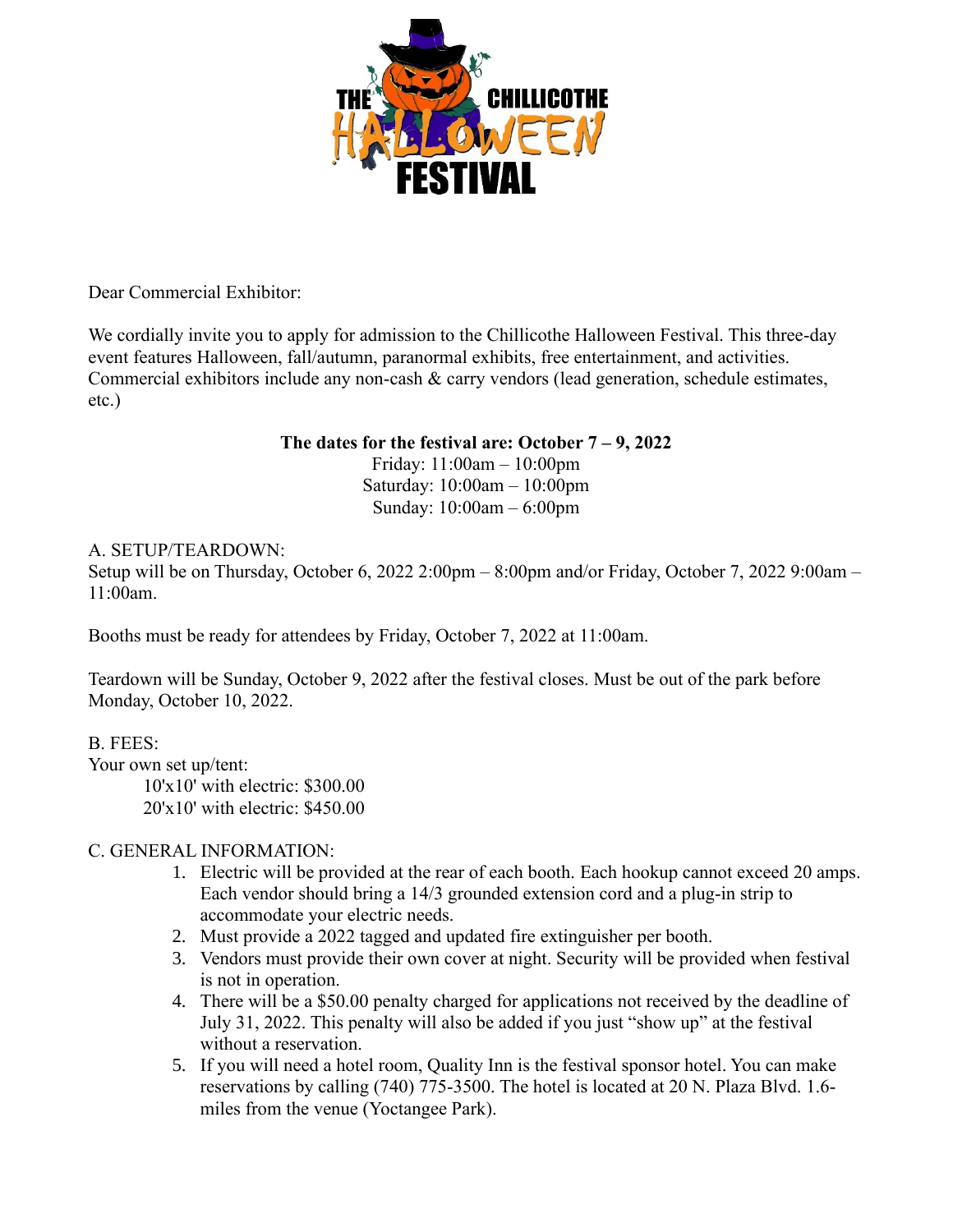# D. REQUIREMENTS

- 1. No shooters, poppers or stink bombs are permitted.
- 2. Minimum 14/3 grounded electric cord 100 ft. in length.
- 3. 4 100 watt bulbs allowed per 10 ft. space. No floodlights or quartz lights permitted.
- 4. Booths must be staffed during all festival hours. No early teardowns permitted.
- 5. You are expected to keep you area free of trash and debris by cleaning your booth space.
- 6. No motor homes or vehicles are to be parked inside the festival. Please ask for parking information up arrival. If you park in the area of the festival activities you will be ask to move your vehicle.
- 7. No mopeds, golf carts or pets allowed in festival area during festival hours.
- 8. No generators are permitted.
- 9. No animals are to allowed to be sold.
- 10. Demonstrations are encouraged.

#### E. APPLICATION DEADLINE:

- 1. Please return this contract by July 31, 2022 along with check or money order made payable to: Chillicothe Halloween Festival. We will not be handling any monies at or during the festival.
- 2. If your contract is not received by the deadline, your spot is not guaranteed. We reserve the right to limit the number of vendors selling similar items.
- 3. Mail to:

Chillicothe Halloween Festival 230 N. Plaza Blvd. Chillicothe, Ohio 45601

Please return the contract to the above address. Remember to make a copy for yourself. If your contract is not accepted all items will be returned to you.

If you have any questions, please call Gene Betts (740) 649-1690 after 5:00pm.

\*\*Call two-weeks prior to the festival to confirm your reservation\*\*